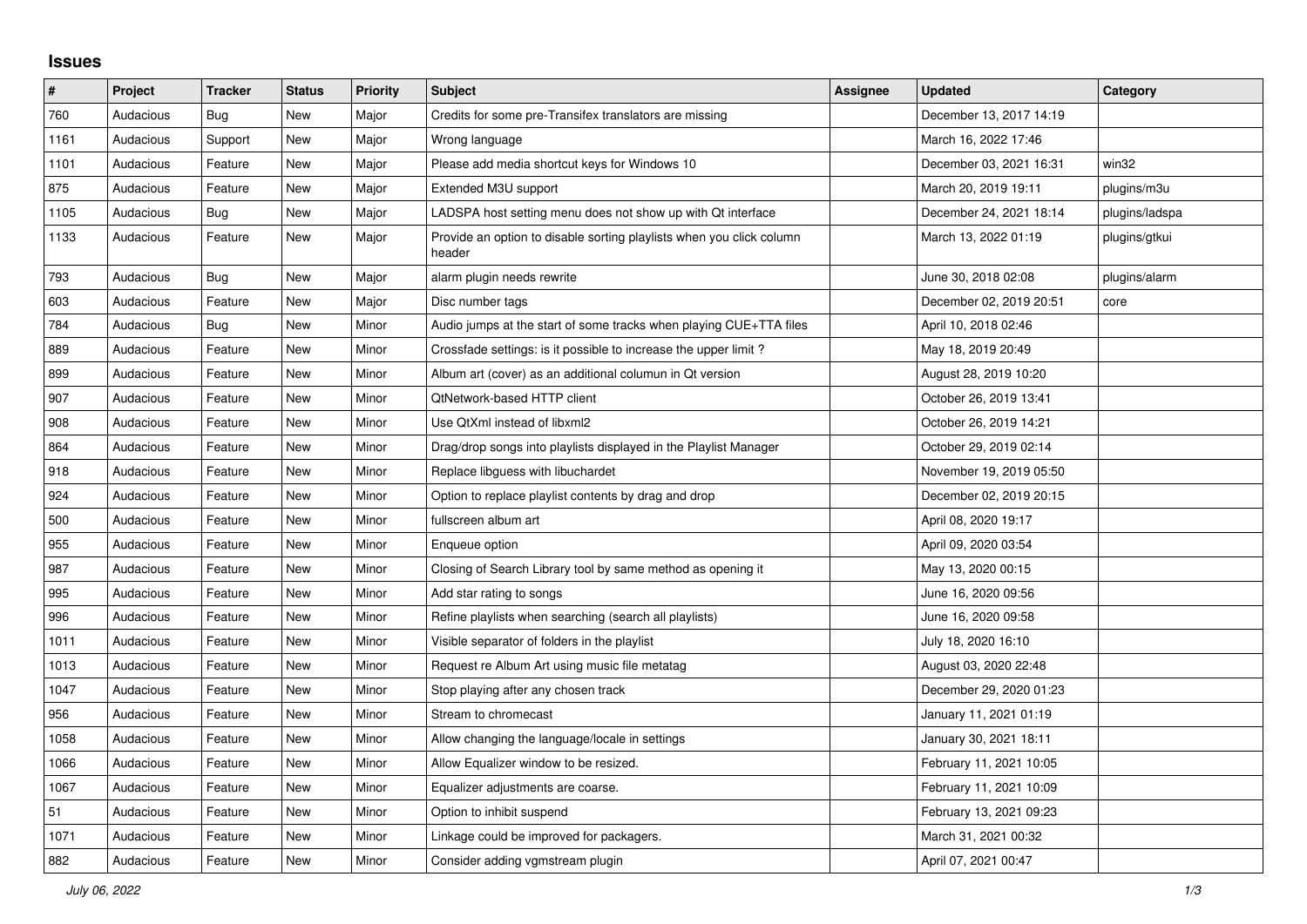| $\pmb{\#}$ | Project   | <b>Tracker</b> | <b>Status</b> | <b>Priority</b> | Subject                                                                                                                                   | <b>Assignee</b> | <b>Updated</b>          | Category            |
|------------|-----------|----------------|---------------|-----------------|-------------------------------------------------------------------------------------------------------------------------------------------|-----------------|-------------------------|---------------------|
| 883        | Audacious | Feature        | New           | Minor           | Consider adding USF plugin                                                                                                                |                 | April 07, 2021 01:00    |                     |
| 196        | Audacious | <b>Bug</b>     | New           | Minor           | Wrong channel map when doing surround playback                                                                                            |                 | April 13, 2021 03:48    |                     |
| 1091       | Audacious | Feature        | New           | Minor           | Built-in lyrics support                                                                                                                   |                 | April 28, 2021 18:24    |                     |
| 1092       | Audacious | Feature        | New           | Minor           | Reread metadata on play option                                                                                                            |                 | April 30, 2021 03:35    |                     |
| 1095       | Audacious | Feature        | New           | Minor           | Ctrl + $Z$ / R to undo / redo changes to playlist                                                                                         |                 | May 07, 2021 18:42      |                     |
| 1099       | Audacious | Feature        | New           | Minor           | Per-track ReplayGain shouldn't be enabled by default                                                                                      |                 | May 09, 2021 13:41      |                     |
| 1096       | Audacious | Feature        | New           | Minor           | Calculate and show selection stats in the status bar                                                                                      |                 | May 10, 2021 03:06      |                     |
| 1097       | Audacious | Feature        | New           | Minor           | Replace the volume button with a horizontal scale                                                                                         |                 | May 17, 2021 00:21      |                     |
| 1093       | Audacious | Feature        | New           | Minor           | Make the Song Dialog (Qt) window wider by default                                                                                         |                 | May 17, 2021 15:36      |                     |
| 873        | Audacious | Feature        | New           | Minor           | Optionally make "previous track" restart current track                                                                                    |                 | June 08, 2021 22:55     |                     |
| 1119       | Audacious | Feature        | New           | Minor           | ADD ability to silence internet radio timeout Error dialog popup                                                                          |                 | July 31, 2021 18:36     |                     |
| 1121       | Audacious | Feature        | New           | Minor           | Allow for easy searching through music for data with diacritics                                                                           |                 | August 05, 2021 08:06   |                     |
| 1057       | Audacious | Feature        | New           | Minor           | Matroska (mka) chapter support                                                                                                            |                 | August 27, 2021 22:54   |                     |
| 973        | Audacious | <b>Bug</b>     | New           | Minor           | "snd_pcm_recover failed" alsa error and "String leaked" warnings                                                                          |                 | August 28, 2021 08:52   |                     |
| 1130       | Audacious | Feature        | New           | Minor           | folders for tabs in the playlist head (an enhancement suggestion, not a<br>bug)                                                           |                 | October 24, 2021 19:04  |                     |
| 1131       | Audacious | Feature        | New           | Minor           | Selection of songs via selection field/bar (as in Clementine)                                                                             |                 | October 31, 2021 12:41  |                     |
| 1134       | Audacious | Feature        | New           | Minor           | Web interface remote control                                                                                                              |                 | November 04, 2021 06:57 |                     |
| 870        | Audacious | Feature        | New           | Minor           | View > Show Playlist and View > Show Playback Controls                                                                                    |                 | November 15, 2021 22:48 |                     |
| 1148       | Audacious | Feature        | New           | Minor           | Save the dimensions of the open-file dialogue window                                                                                      |                 | January 18, 2022 14:43  |                     |
| 1151       | Audacious | Feature        | New           | Minor           | Load balance XSPF tracks with multiple location URIs                                                                                      |                 | January 28, 2022 19:10  |                     |
| 1116       | Audacious | Feature        | New           | Minor           | feature request: miniview mode with QT or GTK interace                                                                                    |                 | February 08, 2022 06:53 |                     |
| 1145       | Audacious | Support        | New           | Minor           | I started to code, I need m-tags support for audacious to tag files<br>witthout tags, and all I need is a (link to a) good documentation* |                 | February 25, 2022 05:01 |                     |
| 1154       | Audacious | Support        | New           | Minor           | Playlist column Headers                                                                                                                   |                 | March 06, 2022 16:06    |                     |
| 1160       | Audacious | Feature        | New           | Minor           | Ogg Opus support for streams                                                                                                              |                 | March 11, 2022 18:09    |                     |
| 1164       | Audacious | Support        | New           | Minor           | Wheel mouse on tray icon do not change volume / context windows do<br>not appear (with cover)                                             |                 | March 19, 2022 13:17    |                     |
| 1170       | Audacious | Feature        | New           | Minor           | Playback mode button                                                                                                                      |                 | April 22, 2022 16:01    |                     |
| 1048       | Audacious | Feature        | New           | Minor           | PipeWire support                                                                                                                          |                 | May 04, 2022 19:36      |                     |
| 859        | Audacious | <b>Bug</b>     | New           | Minor           | .wsz skins cannot be used on Windows                                                                                                      |                 | January 01, 2020 02:48  | win32               |
| 975        | Audacious | <b>Bug</b>     | New           | Minor           | Segfault/leak on exit with streamtuner enabled                                                                                            | Ariadne Conill  | May 01, 2020 00:17      | plugins/streamtuner |
| 969        | Audacious | Feature        | New           | Minor           | streamtuner plugin: Please add column-sortability, or at least sort<br>alphabetically by 1st column                                       |                 | June 16, 2020 09:54     | plugins/streamtuner |